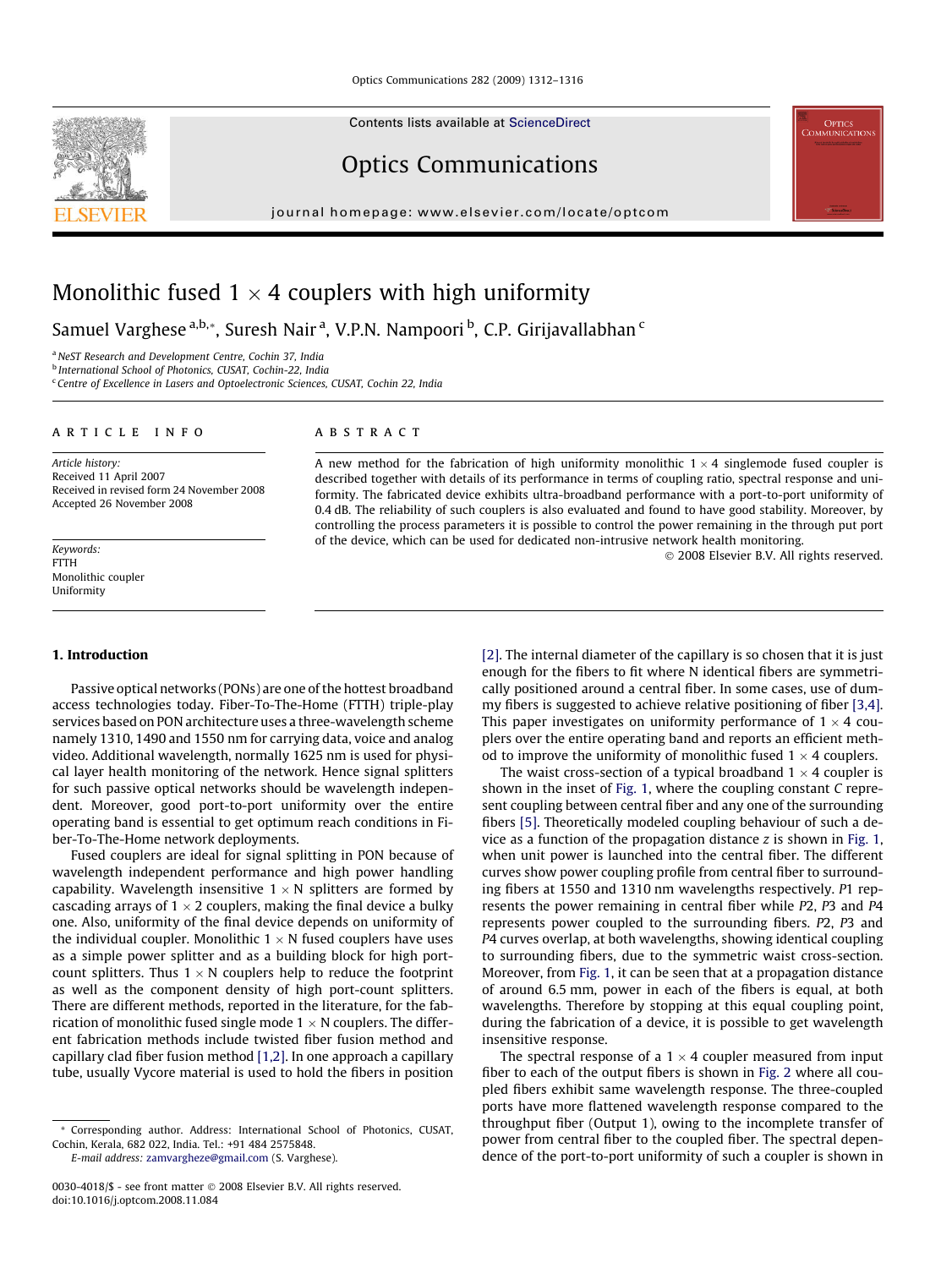<span id="page-1-0"></span>

Fig. 1. Theoretically calculated power carried by each fiber as a function of the propagation distance z with  $C = 0.11$  mm<sup>-1</sup> at 1310 nm and  $C = 0.13$  mm<sup>-1</sup> at 1550 nm.



**Fig. 3.** Spectral dependence of uniformity of a fused  $1 \times 4$  coupler.



**Fig. 4.** Schematic of high uniformity  $1 \times 4$  coupler.

## 2. Theoretical model

Consider an array of five fibers, where four fibers surround a central fiber in a symmetric manner, as shown in the inset of Fig. 5. The central fiber, in which the light is launched, is reduced in diameter to expand the mode field of the propagating light. If this structure is reduced in size, such that mode coupling between the fibers can occur, then light launched into the center fiber will completely get transferred to the surrounding fibers, equally. By considering nearest neighbour interaction only, the equations, which describe the evolution of power with propagation distance z are [\[5\]](#page-4-0),



Fig. 5. Theoretically calculated power carried by each fiber as a function of the propagation distance z with  $C = 0.11$  mm<sup>-1</sup> at 1310 nm and  $C = 0.13$  mm<sup>-1</sup> at 1550 nm.



**Fig. 2.** Spectral dependence of a fused  $1 \times 4$  coupler.

Fig. 3. The uniformity values vary from 0.3 to 1.2 dB over a spectral range of 1250–1650 nm. The uniformity is low at 0.4 dB from 1320 to 1360 nm and 1560 to 1600 nm. The uniformity is high at 1490 and 1625 nm bands, which is undesirable for FTTH networks. The highest contribution to the variations in uniformity comes from the central fiber, owing to its largest spectral dependence. The uneven port-to-port uniformity causes different optimum reach conditions for data transmission at different wavelengths. Thus it is essential to look for new techniques to improve the uniformity over the entire operating band.

It is possible to improve port-to-port uniformity over wide operating range for a monolithic 1  $\times$  4 coupler, if all output fibers have the same spectral response. This is achieved by fusing 5 identical fibers, where power from the throughput fiber is completely coupled to four surrounding fibers positioned symmetrically around the central fiber. The schematic in Fig. 4 shows a 1  $\times$  4 coupler with high uniformity, where O1 is the throughput fiber, O2, O3, O4 and O5 represent the coupled fibers. By controlling the process parameters, it is possible to retain a small amount of power in central fiber, which can be used for in situ health monitoring of the networks.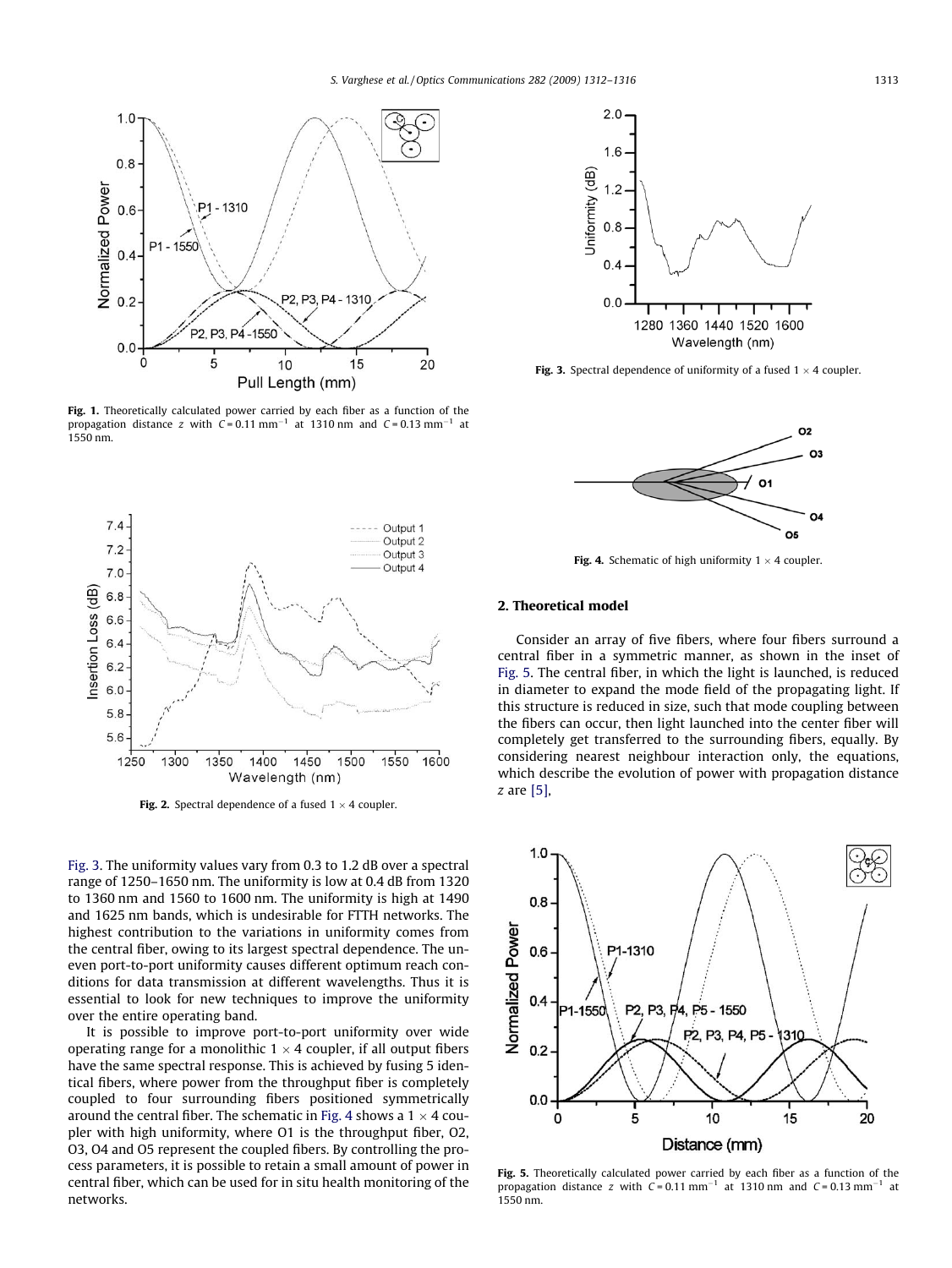<span id="page-2-0"></span>
$$
P1=1-sin^2[\sqrt{4}Cz],
$$

and

$$
P_c = \frac{1}{4} \sin^2[\sqrt{4}Cz]
$$

where  $P_1$  is the power carried by central fiber and  $P_c$  is the power carried by each of the surrounding fibers. The coupling between the central fiber and each surrounding fiber are identical and hence only one coupling constant appears in the equations. The coupling coefficient depends upon a range of parameters such as fiber specification, array geometry, array size and wavelength. From experimental data, we estimated C around the waist region of the 1  $\times$  4 coupler, as 0.11 and 0.13  $mm^{-1}$  at 1310 and 1550 nm respectively. The power carried by each fiber as a propagation distance z is estimated in [Fig. 5,](#page-1-0) P1 represents power in the central fiber while P2, P3, P4 and P5 represents the power carried by surrounding fibers.

#### 3. Fabrication

The device is fabricated from an array of five fibers using fused tapered fiber technology [\[6\]](#page-4-0). The central fiber is preprocessed to have a small diameter compared to the other fibers, the reduced diameter is around 122  $\mu$ m. The fiber used for the fabrication of couplers is SMF-28e made by Corning (USA). The fibers are kept in a plane and braided carefully to get the required symmetric cross-section, at the fusion point. Using equipment designed for the fabrication of standard 1  $\times$  2 fused couplers, the fiber array is heated and pulled to form a tapered structure. During the pulling, power carried by the central fiber and surrounding fibers is monitored at both 1.3 and 1.5  $\mu$ m. Each fiber is fed to independent detectors and the power coupled to each fiber and coupling ratios are online monitored. When coupling to each of the surrounding fibers become equal and the power remaining in central fiber become zero, the elongation process is stopped and the device is packaged. A photograph of the typical waist cross-section of the fabricated device is shown in Fig. 6.

Fig. 7 shows the measured variation of coupled power with elongation length. The power coupling at 1550 nm is plotted in the figure; coupling from the central fiber is identical to the surrounding fibers, as predicted. This power coupling profile helps in straight forward implementation of the pulling algorithm and easy control of fabrication parameters. It can be seen that at a distance of about 7.5 mm, the power at both wavelengths is equally shared among all surrounding fibers and the power in the through-



**Fig. 6.** Photograph of the waist cross-section of fabricated  $1 \times 4$  monolithic fused coupler.



**Fig. 7.** Typical power coupling data of the fabricated  $1 \times 4$  coupler.

put fiber is negligibly small. At this point the pulling is stopped and the device is packaged. The throughput fiber with nominal power is angle terminated for low back reflection and protected with an index matching epoxy. The coupling performance of the coupler is almost independent to the state of polarization of the input light, because of the rotational symmetry of the structure. This process leads to a monolithic  $1 \times 4$  coupler, which has low loss, high port-to-port uniformity and smaller size (similar in size to a standard  $1 \times 2$  coupler).

The power remaining in throughput fiber is controlled by optimizing the diameter of central fiber and fusion parameters. Devices were fabricated with power in central fiber in the range of 1–3%, when the preprocessed diameter of the central fiber was around  $124 \mu m$ . The power in the central fiber can be used for monitoring power flowing through the splitter, without disturbing the communication path in which splitter module is installed. The spectral dependence of this monitoring port is relatively poor compared to other coupled fibers. However, this spectral dependence doesn't affect the branching uniformity of splitter, as it is used only for monitoring purpose.

#### 4. Results

The coupled power related to total output power, from the central fiber to each of the output fiber is measured at wavelengths 1310, 1490 and 1550 nm. The mean coupling ratio at 1.55  $\mu$ m is 25% with a standard deviation of 0.5%. Table 1 shows the measured maximum insertion loss values of eleven samples of monolithic  $1 \times 4$  couplers, with high uniformity. At the operating wavelengths of 1310, 1490 and 1550 nm the maximum insertion losses are 6.47, 6.52 and 6.54 dB respectively. The above mentioned insertion losses include the polarization sensitivity also. The excess loss of the device is less than 0.25 dB, which is due to the uncoupled power remaining in the throughput fiber.

The couplers are characterized using ANDO Spectrum Analyzer (AQ6317) and Agilent Broadband Source (83437A). The spectral response of the fabricated device from input fiber to each output is shown in [Fig. 8.](#page-3-0) All the coupled fibers show identical wavelength

Table 1 Maximum insertion loss and PDL data of  $1 \times 4$  couplers.

| Output | Insertion loss (dB) |      |      | Polarization dependent loss (dB) |      |      |
|--------|---------------------|------|------|----------------------------------|------|------|
|        | 1310                | 1490 | 1550 | 1310                             | 1490 | 1550 |
| Port 1 | 6.25                | 6.39 | 6.47 | 0.07                             | 0.08 | 0.12 |
| Port 2 | 6.47                | 6.52 | 6.50 | 0.08                             | 0.10 | 0.11 |
| Port 3 | 6.40                | 6.47 | 6.54 | 0.12                             | 0.14 | 0.15 |
| Port 4 | 6.21                | 6.24 | 6.28 | 0.09                             | 0.11 | 0.14 |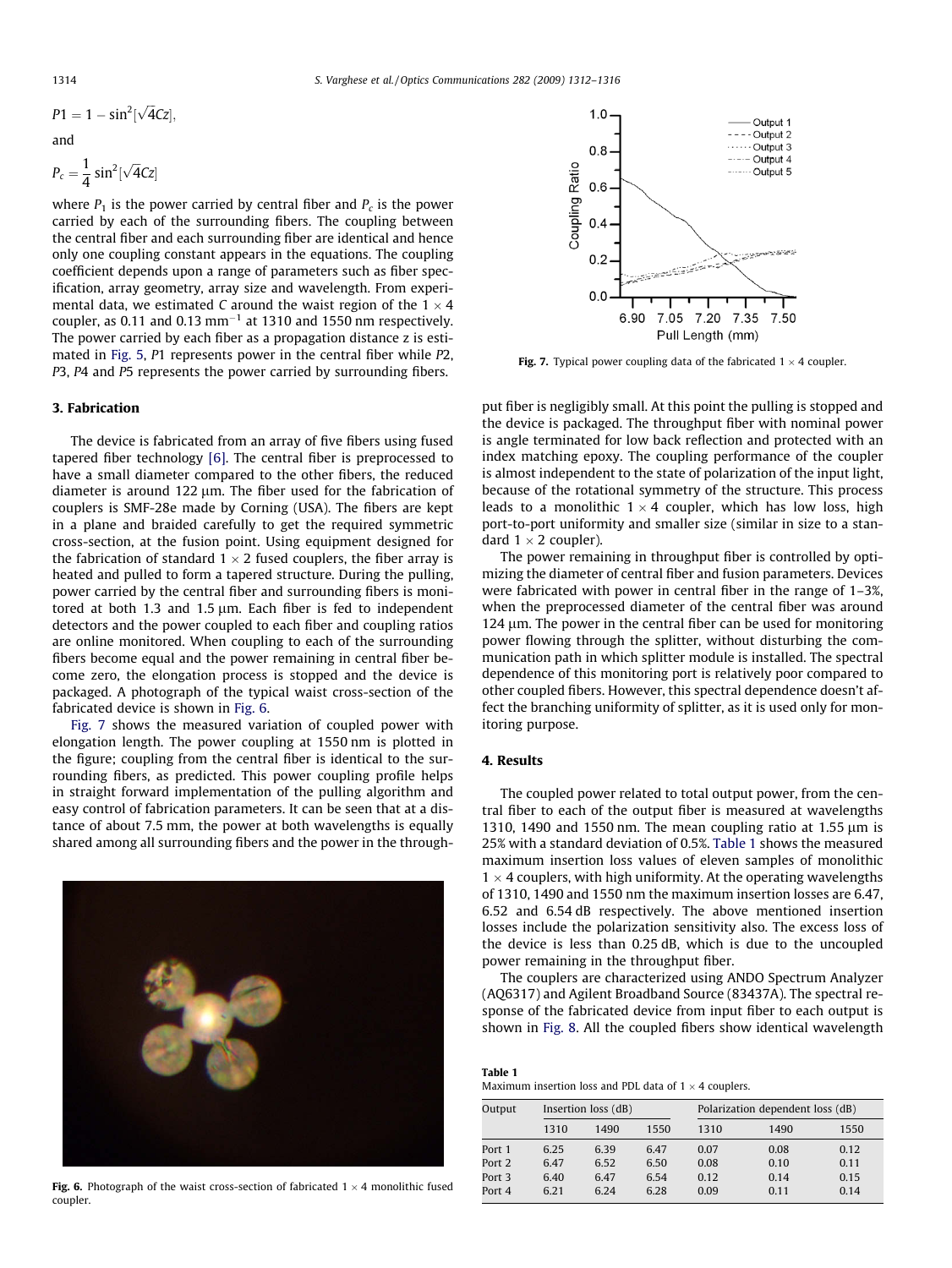<span id="page-3-0"></span>response. The slight variation in the insertion loss among different outputs is due to the small difference in the average coupling coefficients, arising from the relative fiber positioning and fusion depth variations. The spectral uniformity or wavelength dependent insertion loss in each of the output fiber is less than 0.5 dB and the peak in the response at 1380 nm corresponds to the water absorption peak of standard fiber. Here the spectral response of the throughput fiber is not considered, since it is suggested only for power monitoring. The back reflection of the device is better than  $-50$  dB.

The branching uniformity of the fabricated device over the entire range from 1250 to 1600 nm is shown in Fig. 9. The average branching uniformity is  $0.4 \pm 0.1$  dB. The branching uniformity performance is better at lower wavelengths and increases slightly towards the 1600 nm wavelength region. This increase is attributed to the slight bending stress in the fibers due to the special braiding pattern employed to achieve the waist cross-section. Thus couplers made with new technique offers excellent branching uniformity compared to the other monolithic 1  $\times$  4 couplers.

The polarization sensitivity of the device is measured by splicing the input fiber of the coupler to  $1.3 \mu m$  laser through a polarization controller. While monitoring the power output from each fiber in turn, the polarization controller was adjusted so that all polarization states were launched into the coupler. The maximum and minimum power readings were recorded. Polarization dependent loss of the device is tabulated in [Table 1](#page-2-0) and the maximum



**Fig. 8.** Measured wavelength response of  $1 \times 4$  coupler from 1250 to 1650 nm.



**Fig. 9.** Spectral dependence of uniformity of new  $1 \times 4$  coupler.

value among all the ports is 0.15 dB. The polarization sensitivity is more at higher wavelengths, and can be controlled by changing the degree of fusion of the fibers and by carefully positioning of fibers around the central fiber.

# 5. Reliability evaluation

Fused couplers are generally sensitive to mechanical and environmental stresses, causing long term splitting ratio drifts. Hence packaging of the coupler, to keep the integrity of the fused region, is very critical to maintain the performance in field over a period of time. Preferred structure of fused coupler packaging is sketched in Fig. 10, where the fused region is protected inside a quartz substrate, using a thermally cured adhesive. The adhesive is filled with quartz powder to match its thermal coefficient with substrate and fiber. This primary packaged structure is attached inside an invar tube and end sealed. The end sealing prevents the penetration of water molecules and doesn't allow degradation of epoxy and refractive index variations at fused region.

We subjected 11 samples of the couplers for temperature cycling and temperature humidity aging. For cycling test, the temperature is varied from  $-40$  °C to +90 C in 2.4 h. For humidity aging test, samples are kept at 85 °C and 85RH [\[7\].](#page-4-0) A failure is defined as a change in the insertion loss above 0.5 dB in the operating regime around 1310, 1490 and 1550 nm. The maximum insertion losses before and after each of the above tests are plotted in Figs. 11 and 12. The results of temperature cycling and humidity aging are summarized in [Table 2.](#page-4-0) The result shows the stability of insertion loss and hence branching uniformity of the couplers, after the accelerated tests. The average increase in insertion loss in all the ports is less than 0.29 dB. In order to analyze the performance of the device at high power, it is exposed to optical power from +23 dBm using in-house built erbium doped fiber amplifier. The devices showed no degradation even after a continuous



Fig. 10. Sectional view of packaged coupler.



Fig. 11. Insertion loss before and after temperature cycling.